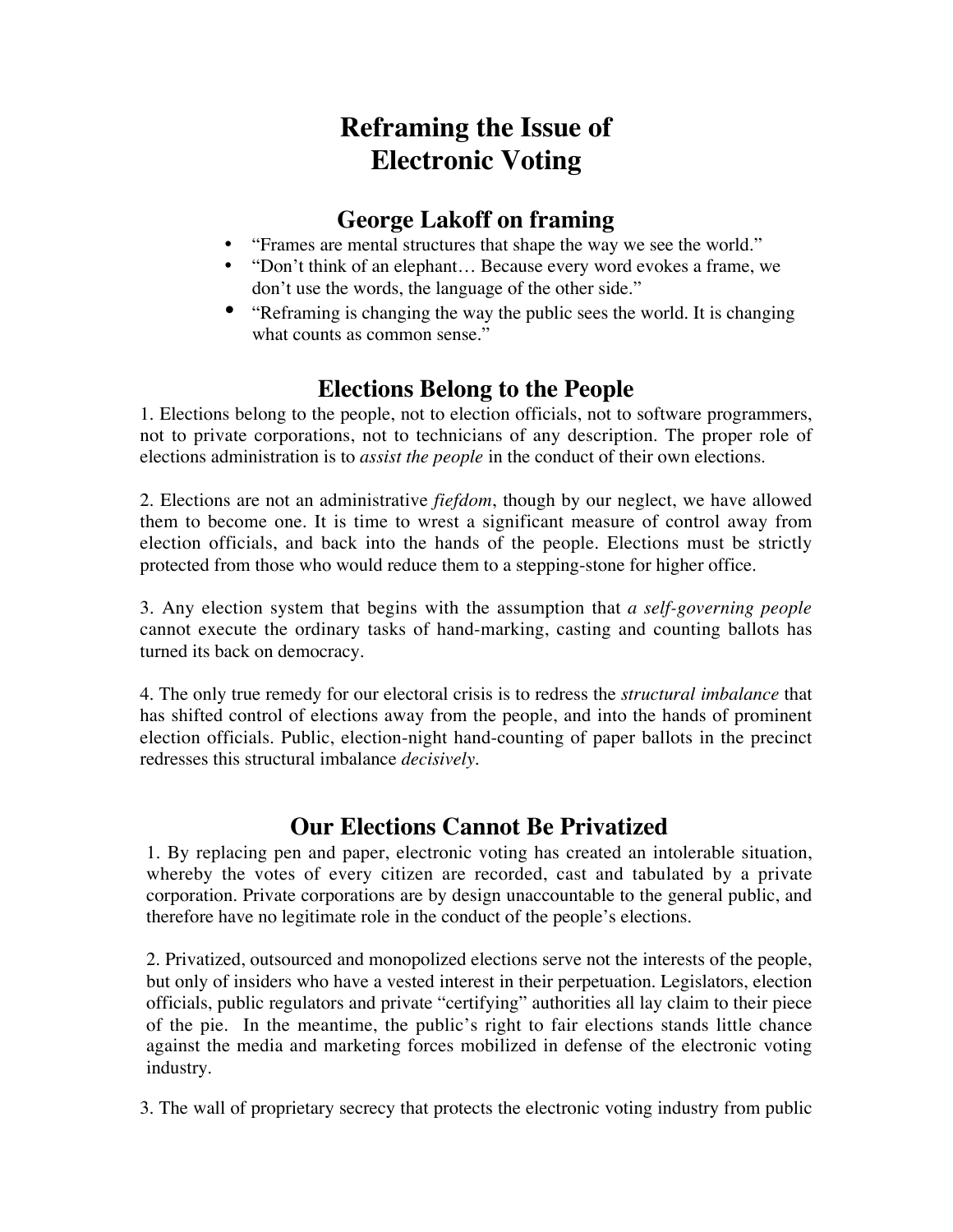scrutiny and legal challenge is beyond outrageous. Particularly given the insidious role played by software programming in electronic voting, proprietary protections all but guarantee that criminal election fraud enforcement has become a thing of the past.

# **Election Outcomes Must be Based Upon Evidence of the Voter's Intent**

1. Without voter-verified evidence of the vote, there is no way to demonstrate the accuracy of machine-produced totals, and therefore no way to verify election results. That means there is no way of *knowing* who actually received more votes—the officially declared "winner," or the officially declared "loser." Paperless election outcomes are in fact based upon *hearsay*—official declarations—rather than evidence of voter intent.

2. Historically, the only way election fraud has *ever* been uncovered is by virtue of the paper evidence in the voting system. Take away the evidence, and indeed any system can appear beyond reproach.

3. Evidence is needed not for the purposes of auditing the vote, but rather for purposes of *counting* the vote. When unverifiable, non-transparent, insider-conducted audits are proposed as the sole legitimate context for inspecting voter-verified evidence, we have made not a single step in the direction of returning elections to the people, where they belong.

# **Elections Require an Unbroken Chain of Citizen Custody of the Vote**

1. Democratic elections are not built upon trust, but rather upon citizen verification of the vote. The very function of a ballot—privately marked, publicly cast and counted—is to assure an unbroken chain of citizen custody—and democratic verification—of the vote.

2. Electronic voting *abolishes* the chain of citizen custody, replacing every citizen function with software acting as an *invisible agent* in the voting booth. Without voterverification of the official paper ballot, electronic voting machine software has complete freedom to manipulate votes as it chooses, without *any* fear of detection.

3. Private ballot-marking and public casting and hand-counting assure that the right eyes are watching, at the right time. Privately, the voter does what only s/he can do, which is verify her/his own vote. Publicly, the observing citizens provide the "many eyes on the ballot box" verification that is *essential* to democratic legitimacy. (Note: mediated participation of the blind is not excluded from the chain of custody, despite the importance of visual evidence)

4. Election auditing, early voting and cryptography all break the chain of citizen custody of the vote, and create insurmountable obstacles to the informed verification of ordinary voters. Informed verification must require no special qualifications or legal privilege, and require nothing more than ordinary human capacities to accomplish.